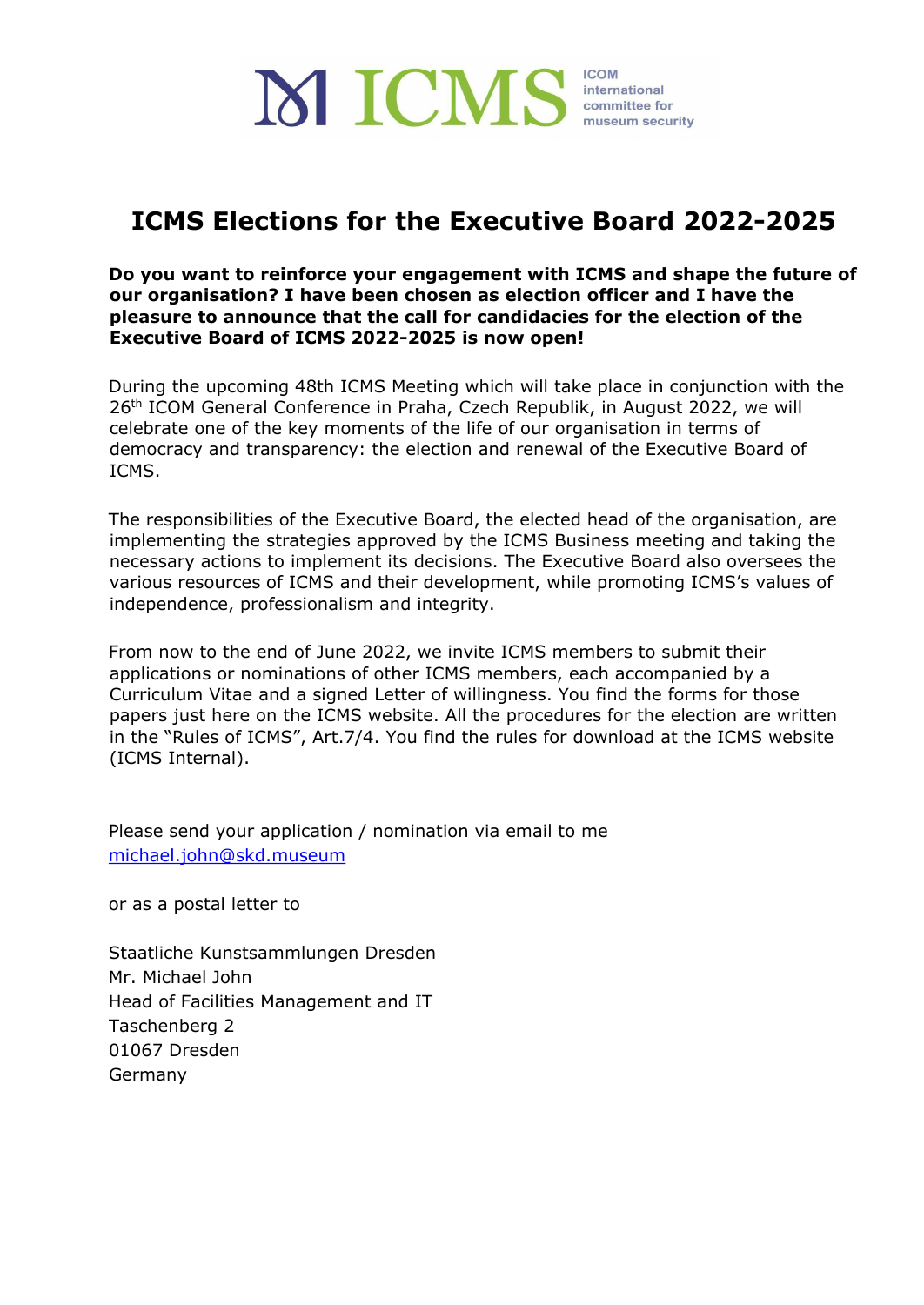

## **Description of a Board membership of ICMS**

#### **General information**

The Board of an International Committee functions only if the members have an active participation and commitment to achieve the aims of the ICMS and ICOM.

The main tasks for ICMS are:

- to formulate and carry out a program of activities related to museum security;
- to provide a forum for communication, co-operation and information exchange, between museums, professional museum workers and others concerned with museum security;
- to be a source of professional expertise to assist in the implementation of ICOM's program;
- to represent the interests of museum security.

To reach these aims ICMS makes use of an own website, arranges workshops, gives advice to museums and other cultural institutions, arranges annual conferences in various countries with specific and challenging topics.

The specific functions in the Board of ICMS are chairperson, secretary and ordinary member.

A treasurer will be chosen among the ordinary board members. Participation in the Board goes beyond private interests. The Board works as a team with one collective goal.

#### **Conditions for a Board membership**

- 1. Must be working in the field of museum security (professional staff or advisor)
- 2. Has sufficient up-to-date knowledge of museum security
- 3. Has knowledge in a specialized field of museum security (one of the main risks mentioned in the Handbook for Emergency Procedures) and/or an overall view
- 4. Is sufficiently fluent in the use of the English language (written and spoken)
- 5. Has time available to participate in the annual conferences of ICMS
- 6. Has time available to participate at least in one workshop of ICMS per year
- 7. Has fund available to participate in these meetings as mentioned in 5. and 6.
- 8. Is willing to write and edit publications and articles on behalf of ICMS
- 9. Is able and willing to lead a working group of ICMS
- 10. Is able and willing to collaborate actively with the other board members to achieve the aims of the triennial activity plan of ICMS, not only during the annual conferences, also in the time span between the conferences
- 11. Is able to represent the museum security organizations in her/his region and country in ICMS
- 12. Is able to represent ICMS in her/his region and country
- 13. Will advertise the ideas of ICMS in museums of her/his region and country to get new members for ICMS
- 14. Is able to represent ICMS within ICOM
- 15. Will conduct his board membership in accordance with ICMS Rules and ICOM Statutes and Regulations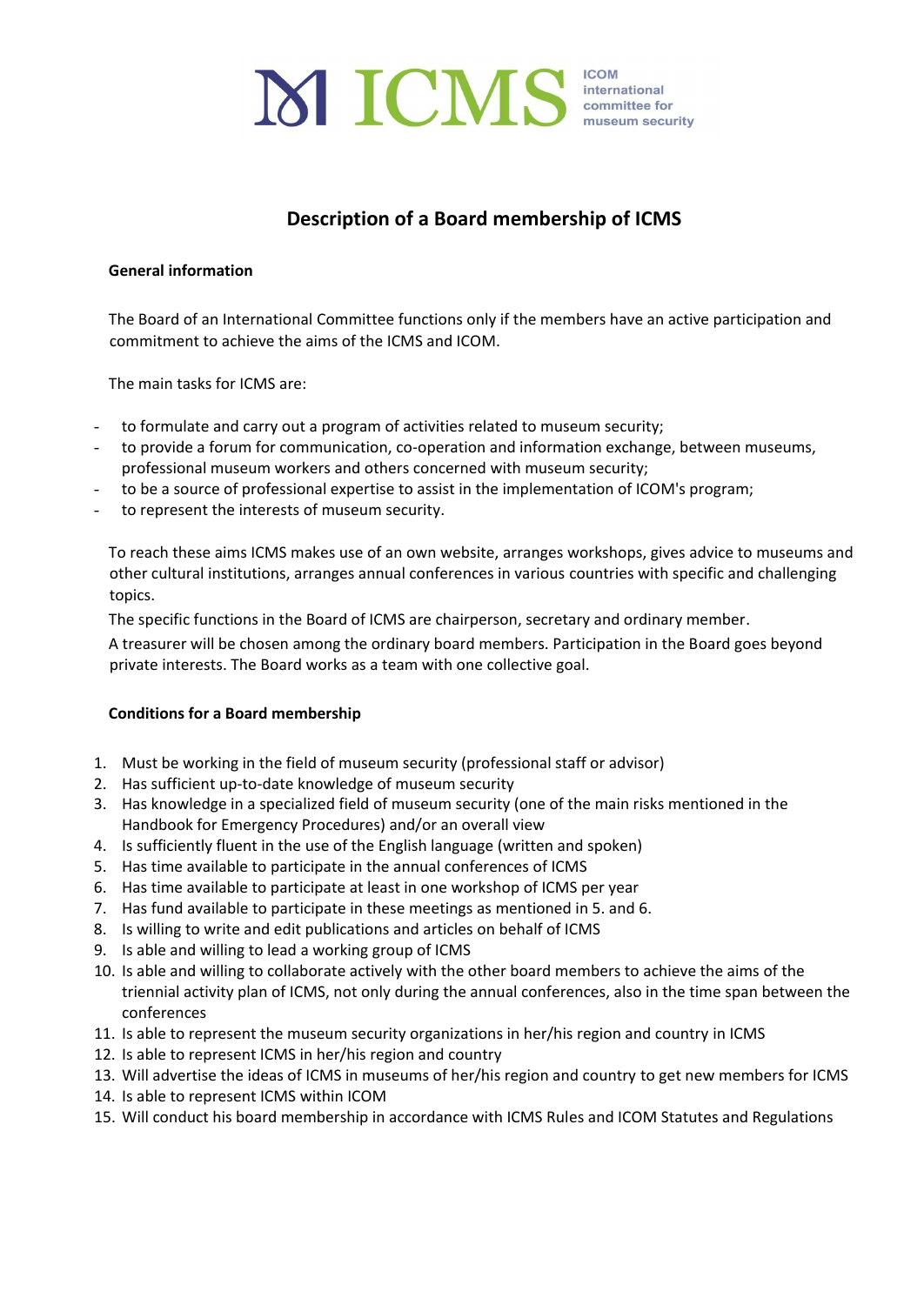

|--|--|

Institution: ………………………………………………………………….

ICOM membership no.: ………………………………………………

### **Nomination of candidates for the elections 2022 of the ICMS Executive Board**

Herewith I nominate for the elections 2022 of the ICMS Executive Board

…………………………………………………………………… for the position as Chairperson

…………………………………………………………………… for the position as Secretary

…………………………………………………………………… for the position as Ordinary Board Member

…………………………………………………………………… for the position as Ordinary Board Member

…………………………………………………………………… for the position as Ordinary Board Member

…………………………………………………………………… for the position as Ordinary Board Member

The appropriate "Letters of willingness" and "Curriculum Vitae" are attached.

………………………………….. …………………………………………

Signature Date Date Date